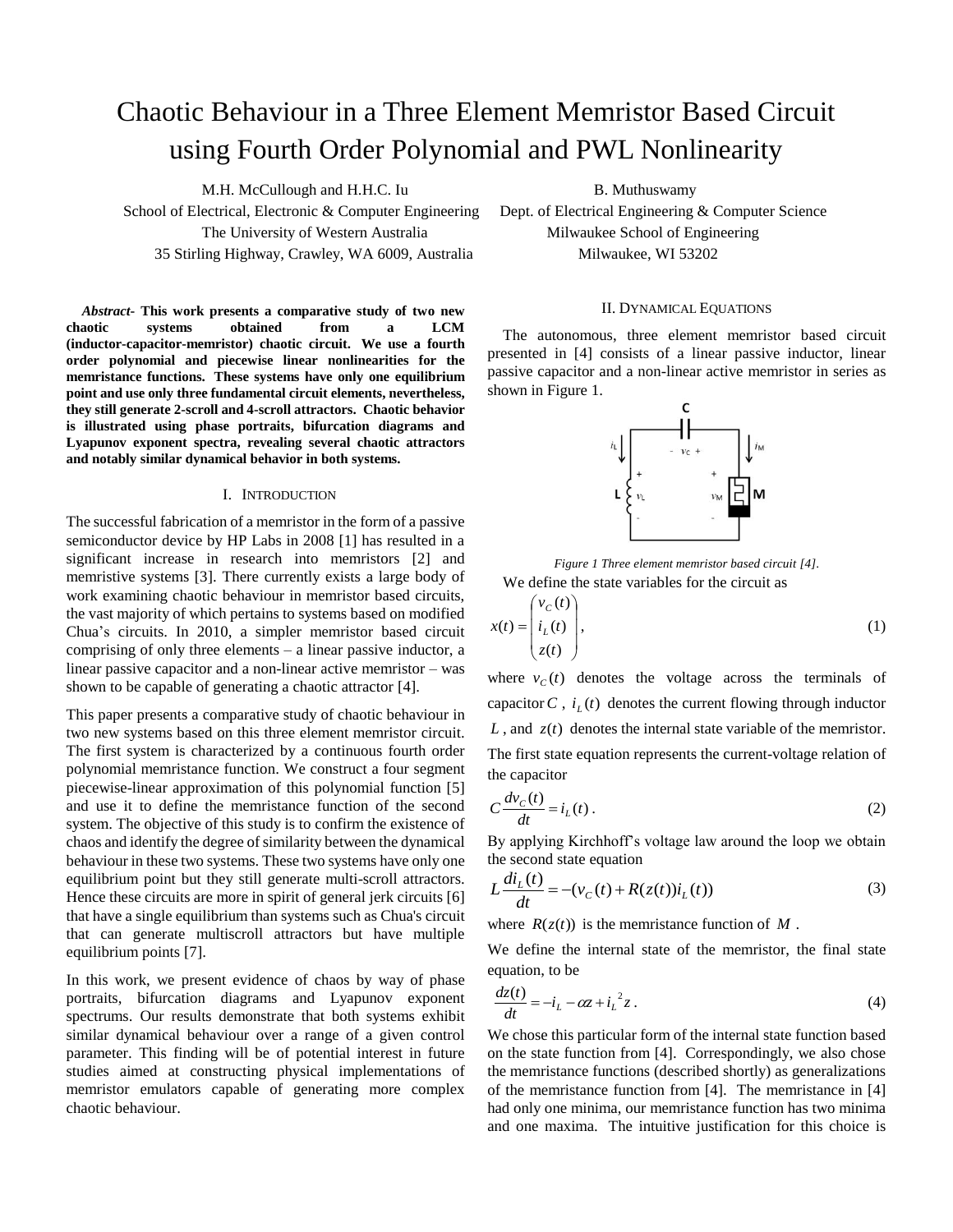increased complexity of the attractor. Using  $(2) - (4)$  we can write the set of state equations for the circuit as

$$
\begin{cases}\n\frac{dv_C(t)}{dt} = \frac{i_L(t)}{C} \\
\frac{di_L(t)}{dt} = -\frac{1}{L}(v_C(t) + R(z(t))i_L(t)). \\
\frac{dz(t)}{dt} = -i_L - \alpha z + i_L^2 z\n\end{cases}
$$
\n(5)

Two systems, System 1 and System 2, are defined based on (5) via the selection of new memristance functions. The memristance functions for each system,  $R_1$  and  $R_2$  respectively, are shown in Figure 2. Memristance function  $R_1$  is a fourth order polynomial defined as

$$
R_1(z(t)) = 0.5z(t)^4 - 1.5z(t)^2 - \beta_1.
$$
 (6)

Memristance function  $R_2$  is a four segment piecewise-linear approximation of  $R_1$  defined as

$$
R_2(z(t)) = \begin{cases} \delta_a \mid z(t) \mid -(\beta_2 + \sigma), & \text{for} \quad |z(t)| > \gamma \\ \delta_b \mid z(t) \mid -\beta_2, & \text{for} \quad |z(t)| \le \gamma \end{cases}
$$
 (7)

where  $\delta_a$ ,  $\delta_b$ ,  $\gamma$  and  $\sigma$  are selected such that  $R_1 = R_2$  at the turning points and roots of each function, for some value of the common control parameter  $\beta$ . In this study the memristance functions have been matched for  $\beta_1 = \beta_2 = 1.5$ . It should be noted that System 2 will become a less accurate approximation of System 1 as  $\beta$  deviates from the value at which the two functions were matched.



*Figure 2 Memristance functions R<sup>1</sup> (blue) and R<sup>2</sup> (red) for the parameters listed in Table 1 and Table 2 with β=1.5*.

#### III. LINEAR STABILITY ANALYSIS

By setting the left hand side of (5) to zero we can calculate the equilibrium points of the system. By inspection

$$
P_0 = ({}^0v_C, {}^0i_L, {}^0z) = (0,0,0)
$$
\n(8)

is an equilibrium set for this system. For both systems, it can be shown that the Jacobian at the equilibrium point is given by

$$
J(P_0) = \begin{bmatrix} 0 & \frac{1}{C} & 0 \\ -\frac{1}{L} & \frac{\beta}{L} & 0 \\ 0 & -1 & -\alpha \end{bmatrix}.
$$
 (9)

The characteristic polynomial of equation (9) is

$$
\lambda^3 + \lambda^2 (\alpha - \frac{\beta}{L}) + \lambda (\frac{1}{CL} - \frac{\alpha \beta}{L}) + \frac{\alpha}{CL} = 0 , \qquad (10)
$$

which has roots at

 $\sqrt{ }$ 

$$
\begin{cases}\n\lambda_1 = -\alpha \\
\lambda_2 = \frac{\beta + \sqrt{-\left(4L - \beta^2 C\right)/C}}{2L} \\
\lambda_3 = \frac{\beta - \sqrt{-\left(4L - \beta^2 C\right)/C}}{2L}\n\end{cases} (11)
$$

From (11) it can be seen that there will always be at least one unstable root for  $\beta > 0$ , thereby yielding the possibility of chaotic behaviour.

| Table 1 Simulation Parameters for System 1. |
|---------------------------------------------|
|---------------------------------------------|

| <b>Simulation parameters</b> | Values            |
|------------------------------|-------------------|
| Inductance $L$               | 3H                |
| Capacitance $C$              | 1 F               |
|                              | 09                |
|                              | Control parameter |

*Table 2 Simulation Parameters for System 2.*

| <b>Simulation parameters</b> | <b>Values</b>     |  |
|------------------------------|-------------------|--|
| Inductance L                 | 3H                |  |
| Capacitance $C$              | 1F                |  |
| α                            | 0.9               |  |
| $\beta_2$                    | Control parameter |  |
| σ                            | 5.5751            |  |
|                              | 1.2247            |  |
| $\delta_a$                   | 3.6336            |  |
|                              | $-0.9186$         |  |

### III. SIMULATION RESULTS

System 1 and System 2 have been simulated using the parameters presented in Table 1 and Table 2 respectively. By setting control parameter  $\beta_1 = 2$  for System 1 and  $\beta_2 = 1.25$  for System 2 we generate the phase portraits shown in Figures 3a and 3b respectively. Both trajectories form two-lobe chaotic attractors of similar shape and dimensions. Increasing the control parameters such that  $\beta_1 = 2.4$  and  $\beta_2 = 1.39$  yields similar stable limit cycles in each system, as shown in Figures 4a and 4b. Setting  $\beta_1 = 3$  and  $\beta_2 = 2$  results in the generation of four-lobe chaotic attractors as shown in Figures 5a and 5b.

By sampling values of  $v_c(t)$  where  $i_L(t) = z(t) = 0$  for  $0 \leq {\lbrace \beta_1, \beta_2 \rbrace} \leq 4$  we generate the bifurcation diagrams, as shown in Figures 6a and 6b. These diagrams show similar dynamical behaviour and bifurcation patterns in both systems. For System 1 (System 2) the first densely populated chaotic region in Figure 6a (6b) corresponds to the two lobe attractor which and spans  $0 \le \beta_1 \le 2.15$  ( $0 \le \beta_2 \le 1.35$ ). This is followed by a window of periodic behaviour characterized by the limit cycle shown in Figure 4a (Figure 4b). The second densely populated region of Figure 6a (6b) corresponds to the four lobe attractor and spans  $2.55 \le \beta_1 \le 3.35$  (1.44  $\le \beta_2 \le 2.38$ ). A third chaotic region can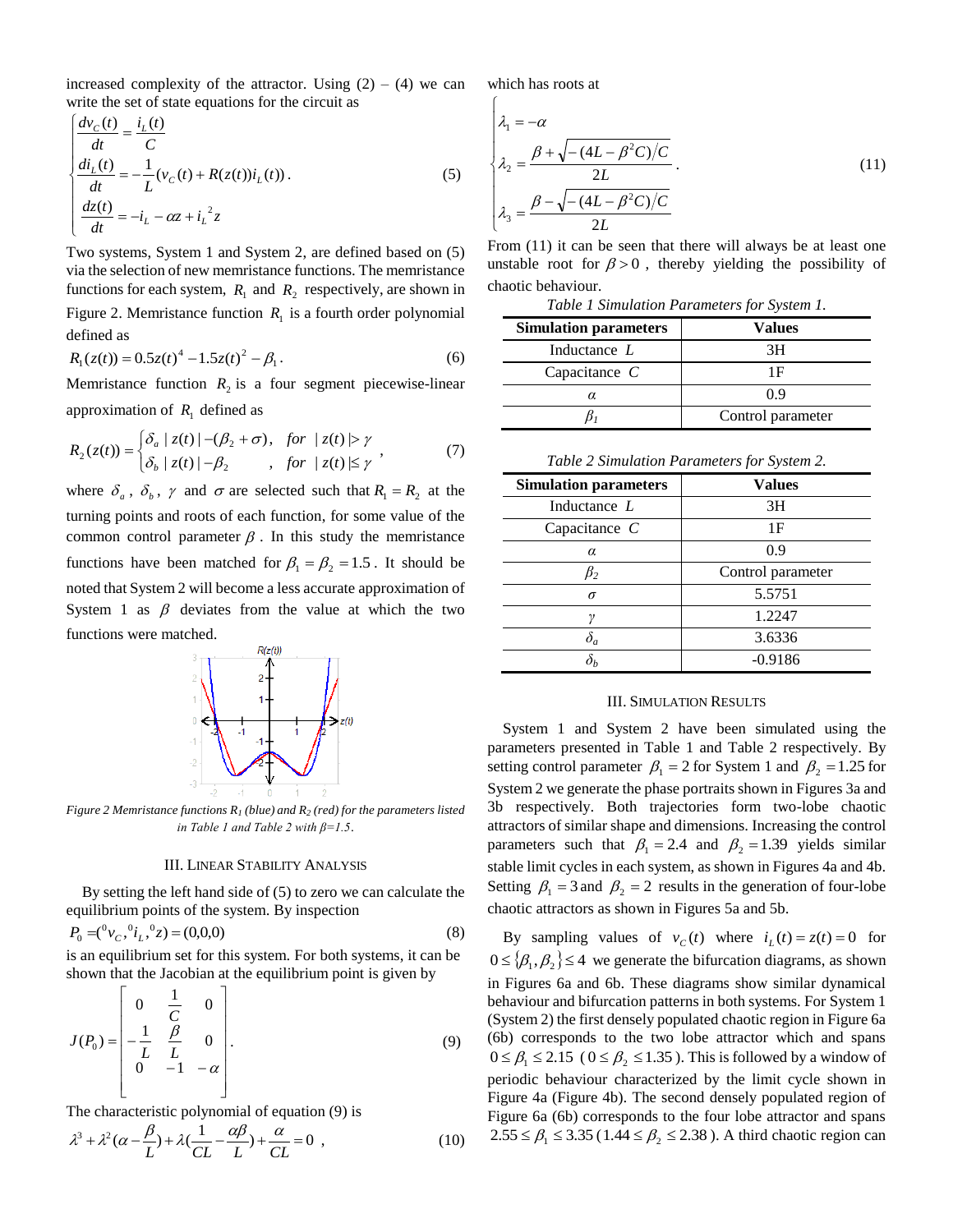be seen following a second window of periodic behaviour, however no significant change was observed in the trajectory of the attractor corresponding to this region as compared with Figures 5a and 5b.



*Figure 3 Phase portraits for System 1 β1=2 (Figure 3a) and System 2 β2=1.25 (Figure 3b)*.



*Figure 4 Phase portraitsfor System 1 β1=2.4 (Figure 4a) and System 2 β2=1.39 (Figure 4b)*.



*Figure 5 Phase portraits for System 1 β1=3 (Figure 5a) and System 2 β2=2 (Figure 5b)*.

Figures 7a and 7b show bifurcation diagrams for control parameter  $\alpha$  from equation (4) over the range  $0 \le \alpha \le 2$ where  $\beta_1 = \beta_2 = 1.5$ . These figures show multiple chaotic regions and discontinuities. As  $\alpha$  decreases over the approximate range  $2 \ge \alpha \ge 1$  in Figure 7a, we can see a reoccurring pattern whereby the system, starting as a stable limit cycle, transitions through a period doubling route to chaos followed by another bifurcation into another stable limit cycle (or sometimes chaos) with a smaller trajectory. A similar bifurcation pattern, albeit more discontinuous, can be observed for  $2 \ge \alpha \ge 1$ in Figure 7b. Dense chaotic regions interspersed with short windows of periodic behaviour are present in both Figures 7a and 7b for the approximate range  $0.3 \le \alpha \le 1$ .



*Figure 6a Bifurcation diagram of System 1 for vc(t) against β1.*



*Figure 6b Bifurcation diagram of System 2 for v<sup>c</sup> (t) against β2.*



*Figure 7a Bifurcation diagram of System 1 for vc(t) against α.*



*Figure 7b Bifurcation diagram of System 2 for vc(t) against α.*